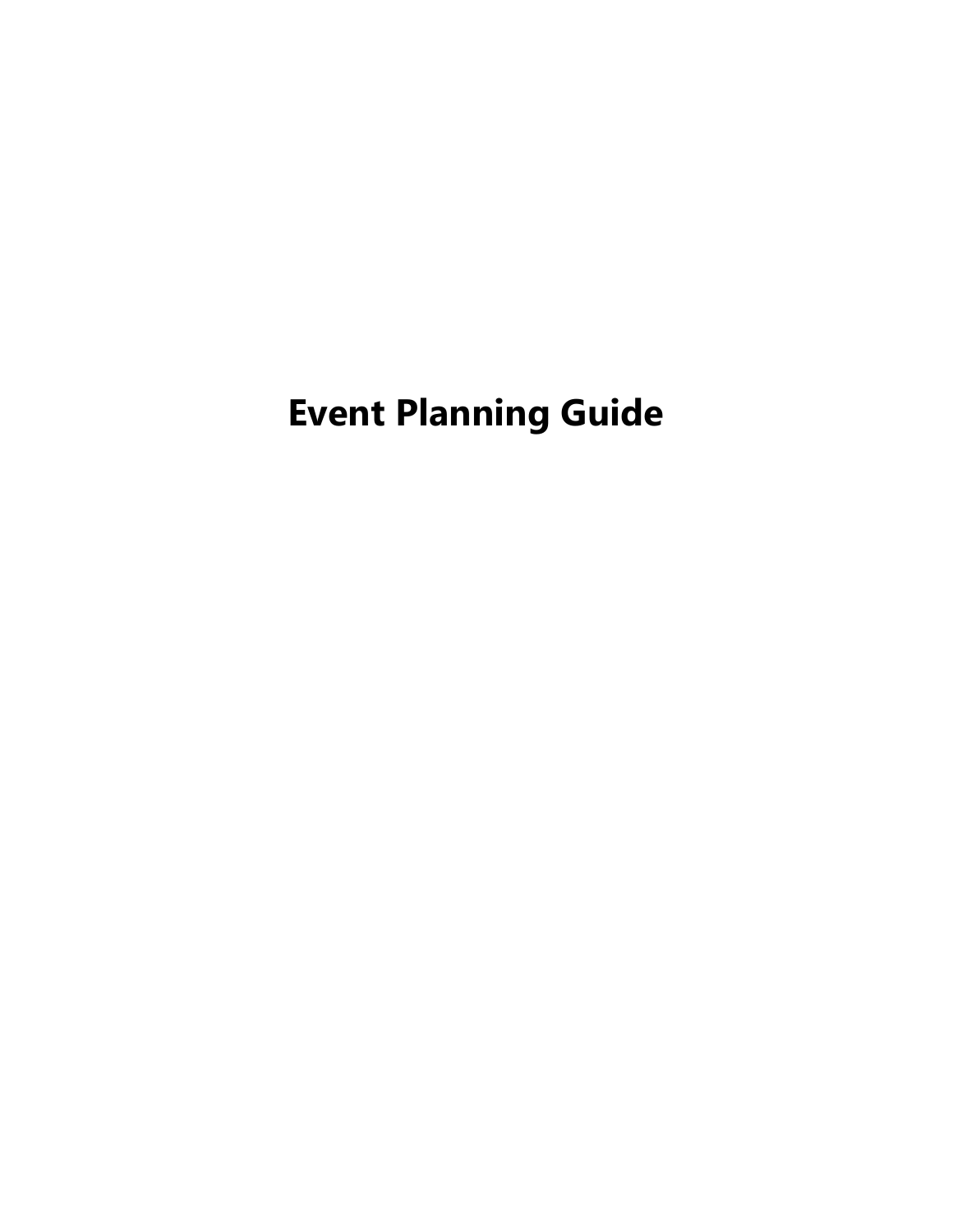The goal of this resources is to help you think critically around event planning. Prior to planning an event, we encourage you to review the risk management policy of your respective organization and campus expectations so you have a full understanding of the policy and expectations around event planning.

While following the guidelines outlined in this guide will help to make any event safer, we recommend they be expressly followed when alcohol is present while on chapter premises or during a fraternity/sorority event, in any activity or event sponsored or endorsed by the organization, including those that occur on or off chapter premises.

For any questions around event planning, policy clarification, contract review, etc. please reach out to your national/international organization for further assistance. Throughout the resource, the phrase "suggested organizational guidelines" is used which infers what many organizations might use as policy / procedure language; however, it is best to compare this information to your national/international risk management policy.

For an App version of this resources, visit the App Store and download "HM Event Planner".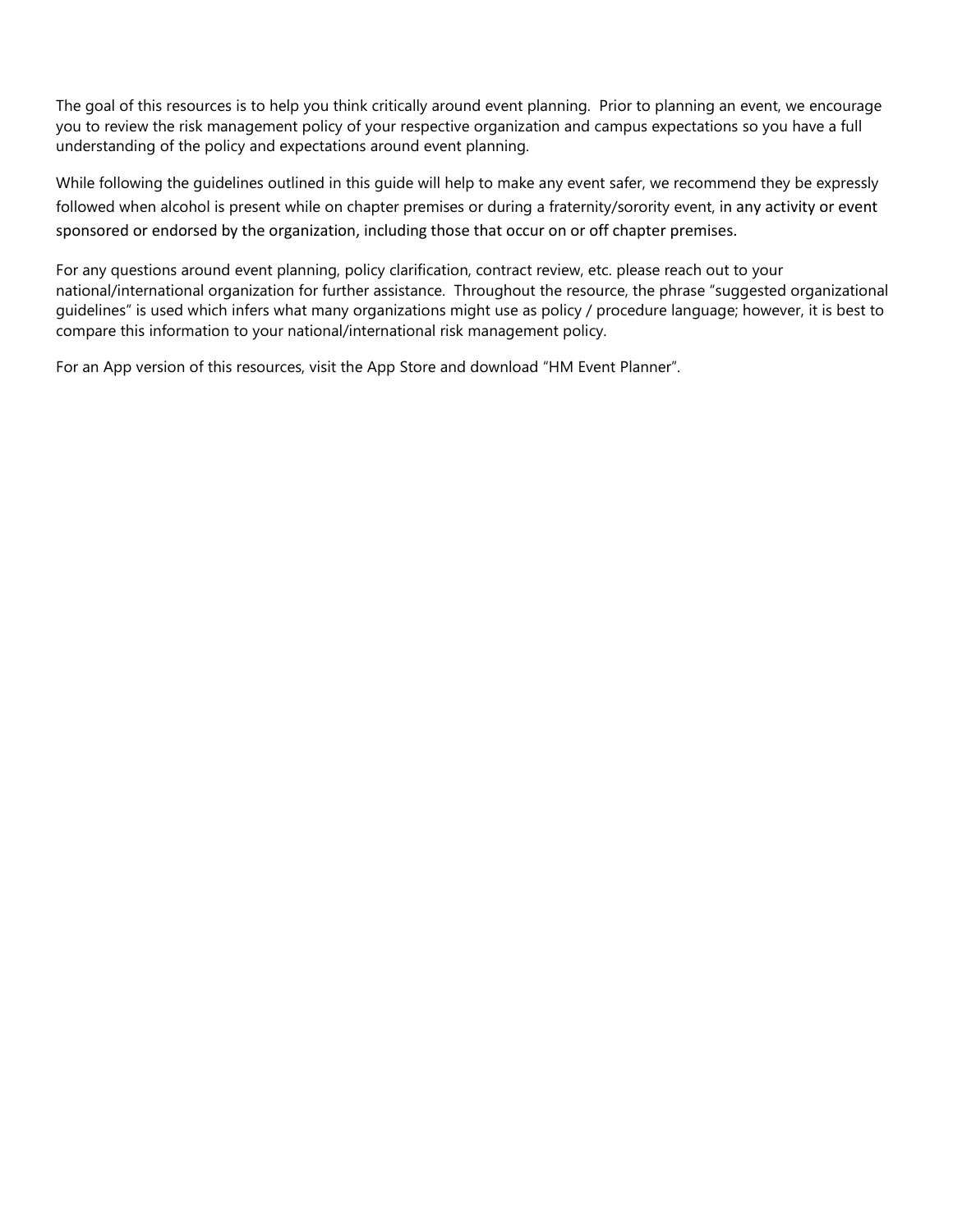# WHAT CONSTITUTES AN EVENT?

#### **Any activity or event sponsored or endorsed by the organization, including those that occur on or off chapter premises.**

### Determining if the Event is on "Chapter Premises"

Is the event being hosted in your chapter house or a university-provided meeting space? □ **Y** □ **N** *If so, every event you host there is considered a chapter event.*

Is the event being hosted in an on or off campus location where you traditionally hold your events? ☐ **Y** ☐ **N** *If so, events you host there would probably be considered a chapter event.*

## Determining an "Event" or "Activity" of the chapter:

The following factors are considered when determining whether an event could be considered an event or activity of the organization. Be honest and go through the list. The more your answers lean to yes, the more this is likely considered a fraternity event. That doesn't mean you can't host the event, that simply means you host the event in compliance with the policy.

### **Event Planning**

Is the event listed or advertised or social media accounts [e.g. Facebook, Twitter, GroupMe, Google Chats, etc.]? ☐ **Y** ☐ **N**

Do online invitations refer to the organization [e.g. Facebook events]? ☐ **Y** ☐ **N**

Will the event be announced at a chapter meeting? □ **Y** □ N

Will the event be marketed over the chapter texts/list serves? □ **Y** □ N

Is there a theme for the event? ☐ **Y** ☐ **N**

| If guests were stopped on their way to the event, would they say they were going to a the "XYZ" event? $\Box$ Y | $\Box$ N |
|-----------------------------------------------------------------------------------------------------------------|----------|
| If quests posted on social media, would they say they were at the "XYZ" event? $\Box$ Y                         |          |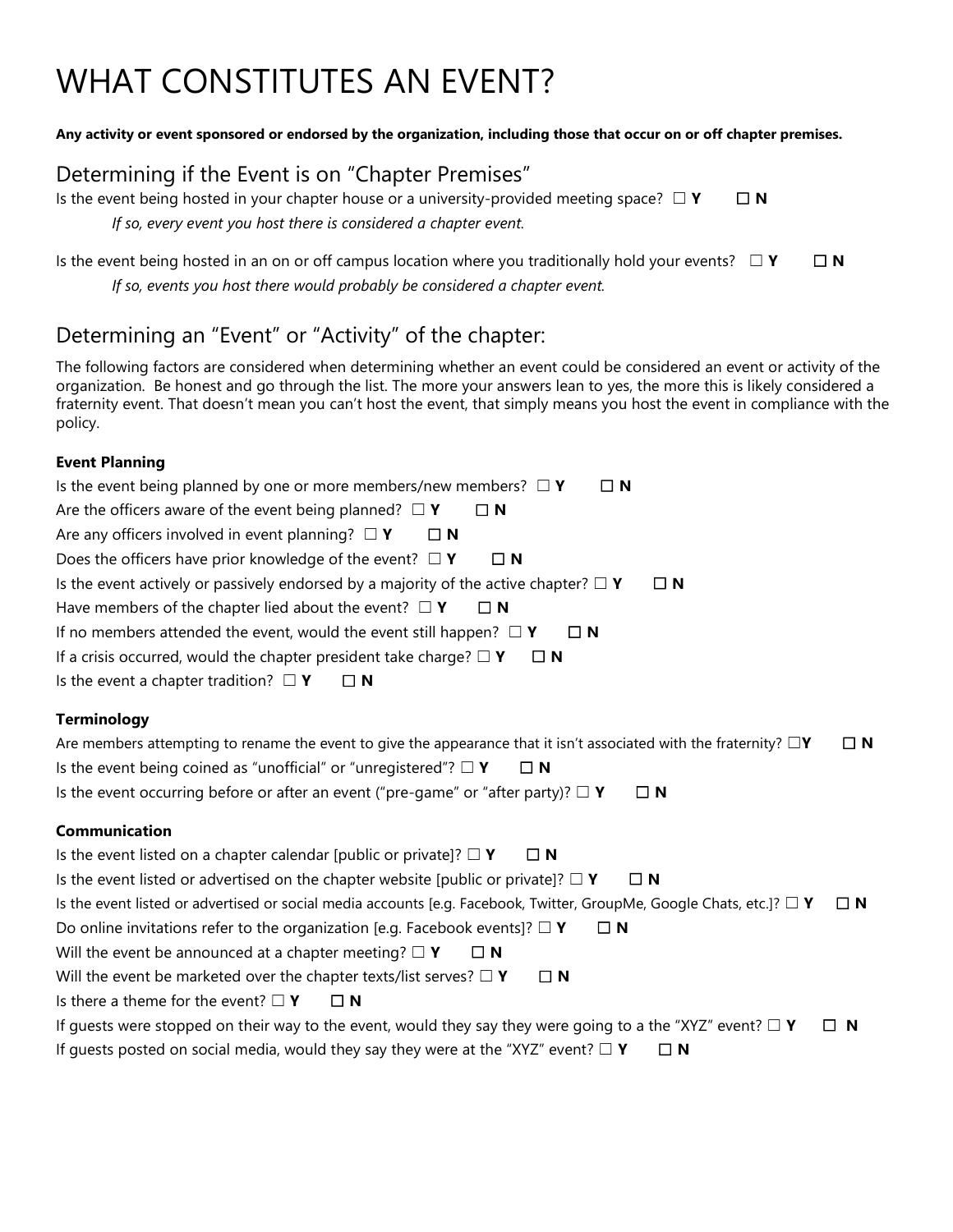### **Funding**

Is the event financed by the chapter? ☐ **Y** ☐ **N** Is the event being financed by collection of funds from a group of brothers? ☐ **Y** ☐ **N**

### **Location**

| Is the event being hosted on chapter property? $\Box$ Y<br>$\Box$ N                                          |             |
|--------------------------------------------------------------------------------------------------------------|-------------|
| Is the event being hosted in house/apartment/chapter annex/live outs where multiple members live? $\Box$ Y   | $\square$ N |
| Is the event being hosted in university provided meeting space? $\Box$ Y<br>$\Box$ N                         |             |
| Is the event being hosted in an on or off campus location where you traditionally hold your events? $\Box$ Y | $\Box$ N    |
| <b>Attendance</b>                                                                                            |             |
| Is the entire chapter invited? $\Box$ Y<br>$\Box$ N                                                          |             |
| Are new members invited to attend? $\Box$ Y<br>$\Box$ N                                                      |             |
| Are certain pledge classes invited to attend? $\Box$ Y<br>$\Box$ N                                           |             |
| Is a majority of the chapter invited? $\square$ Y<br>$\Box$ N                                                |             |
| If a member/new member showed up, could he attend the event? $\Box$ Y<br>$\Box$ N                            |             |
| Will members of the officers be in attendance? $\square$ Y<br>$\sqcap$ N                                     |             |
|                                                                                                              |             |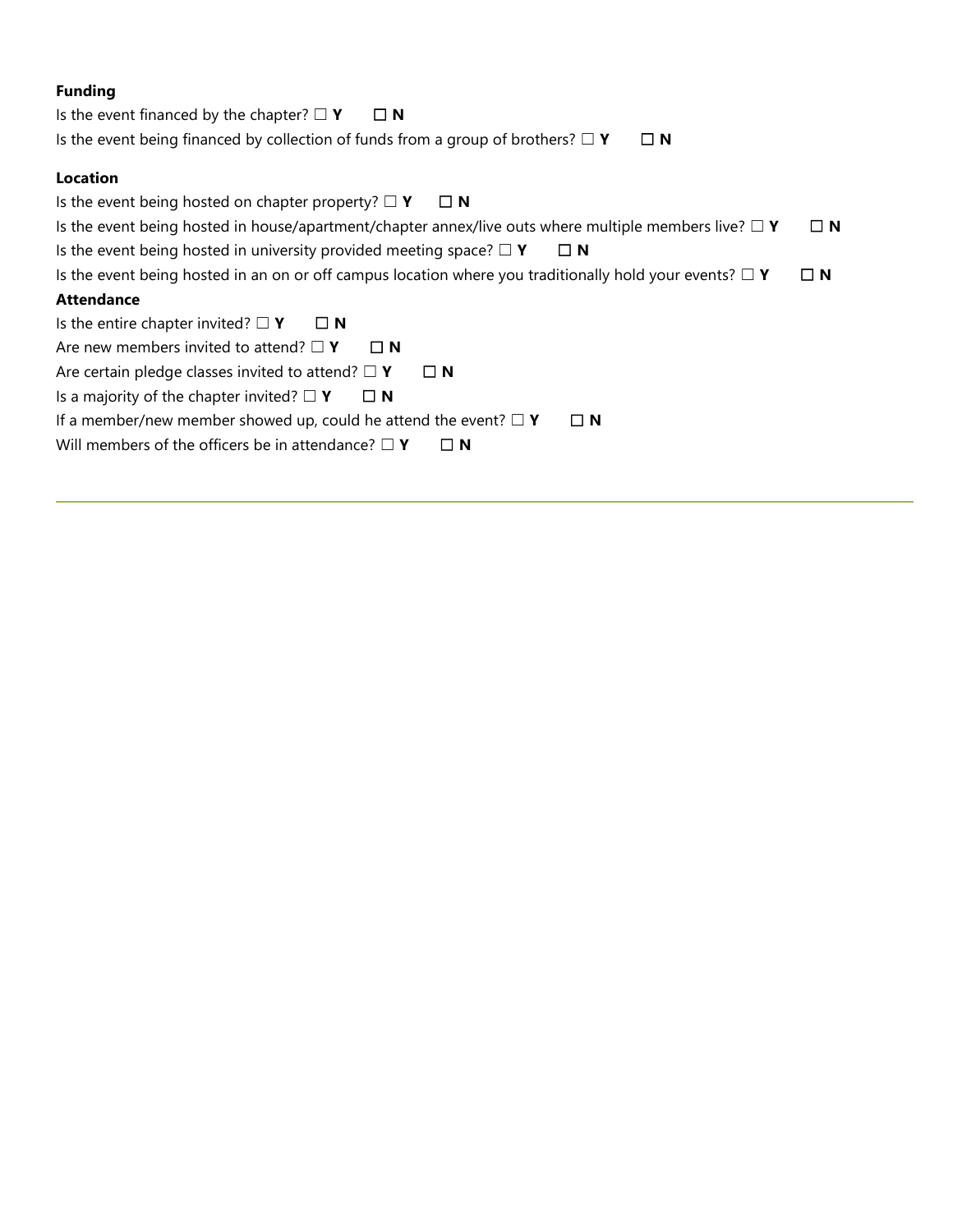## EVENT DETAILS

| Chapter Property (Either fraternity or university owned)<br>Rented Facility (Hotel, Restaurant, etc.)<br>Member(s) Residence<br>Other: and the contract of the contract of the contract of the contract of the contract of the contract of the contract of the contract of the contract of the contract of the contract of the contract of the contract of the |                                                                                                                                                                                                                                                                                                                                                                                          |
|----------------------------------------------------------------------------------------------------------------------------------------------------------------------------------------------------------------------------------------------------------------------------------------------------------------------------------------------------------------|------------------------------------------------------------------------------------------------------------------------------------------------------------------------------------------------------------------------------------------------------------------------------------------------------------------------------------------------------------------------------------------|
| Recruitment<br>Social/Mixer<br>Other: when the contract of the contract of the contract of the contract of the contract of the contract of the contract of the contract of the contract of the contract of the contract of the contract of the contract of th                                                                                                  |                                                                                                                                                                                                                                                                                                                                                                                          |
|                                                                                                                                                                                                                                                                                                                                                                |                                                                                                                                                                                                                                                                                                                                                                                          |
| Dry event (no alcohol<br>Member Event Only<br>Fundraiser<br><b>BYOB</b><br>Member and Date Event<br>Event with more than one fraternal organization<br>Philanthropy                                                                                                                                                                                            |                                                                                                                                                                                                                                                                                                                                                                                          |
|                                                                                                                                                                                                                                                                                                                                                                | Beginning time of event: ____________ □ AM □ PM<br>Ending time of event: _______________ □ AM □ PM<br>Location of event:<br>□<br>□<br>□<br>$\Box$<br>Purpose of event:<br>П<br>П<br>$\square$ Formal<br>D Philanthropy<br>□ Service<br>$\Box$<br>Which best describes the event below? Check all that apply.<br>□<br>□<br>п<br>П<br>П<br>П<br>□<br>Third Party Vendor at a location<br>□ |

- $\Box$  Event with one other fraternity/sorority
- $\square$  Event with more than one other fraternity/sorority
- $\square$  Event with one other non-fraternal student group
- $\square$  Event with more than one non-fraternal student group
- □ New member event
- $\square$  Sport
- □ Third Party Vendor at chapter facility
- □ Parent Event
- $\square$  Event with non-fraternal organization
- □ Recruitment
- □ Service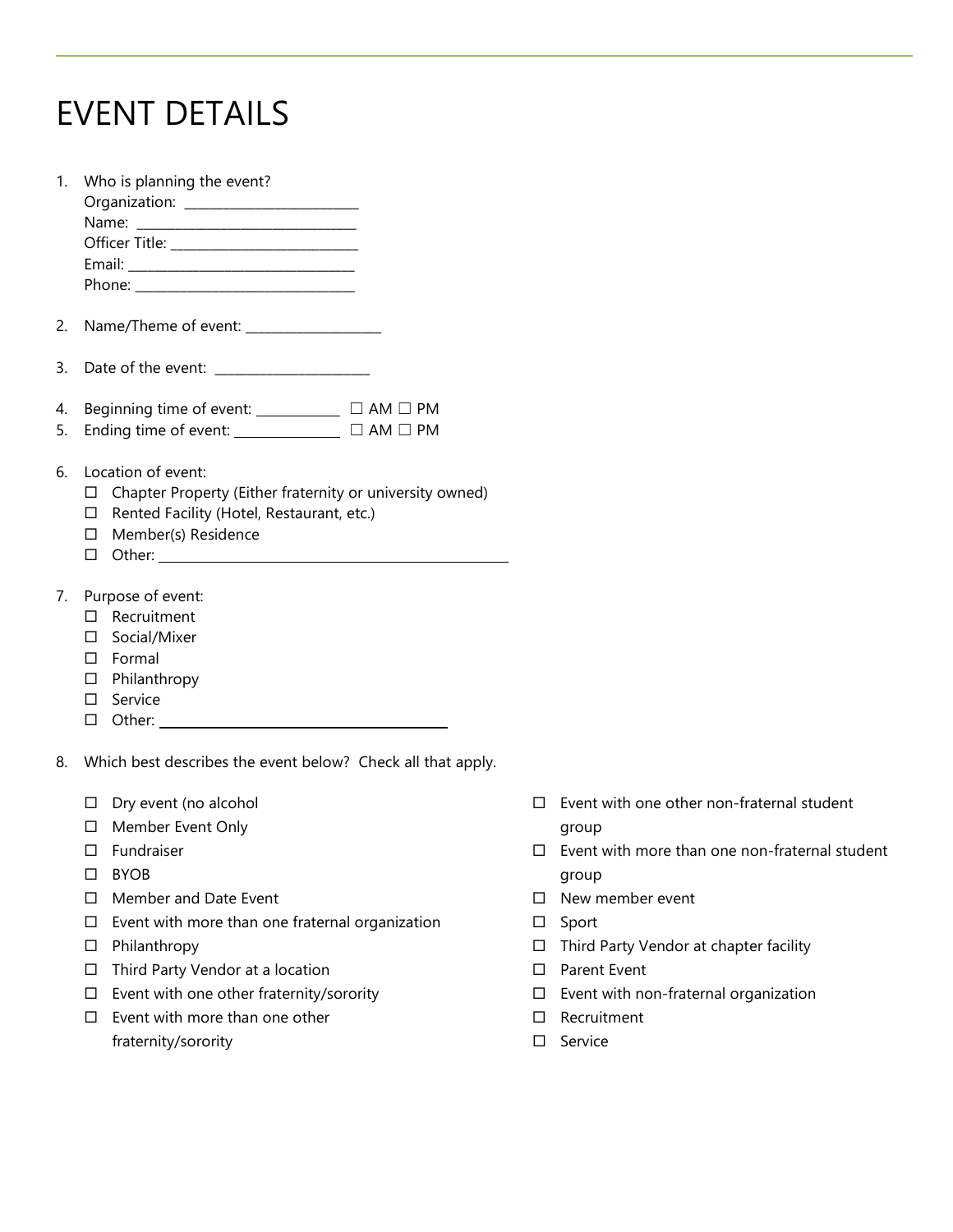| 9. The activities below could be considered high risk events. Does the planned event contain any of the following? |  |
|--------------------------------------------------------------------------------------------------------------------|--|
|                                                                                                                    |  |

- $\Box$  Bring your own gun (trap/skeet shooting)
- $\Box$  Sky diving/ parasailing/bungee jumping
- $\square$  Boxing tournament
- $\Box$  Building of temporary structures
- □ Pools
- $\Box$  Mechanical Bulls
- □ Bounce Houses/Inflatables
- $\Box$  Slip & Slides/Any other water feature
- □ Obstacle course
- $\Box$  Contact sports (e.g. football, rugby)
- □ Other:
- □ Bonfires
- □ Tug-o-war
- □ Rock Climbing
- $\Box$  Team building events that include make-shift ropes courses, trust falls, blindfolded guided walks (etc.)
- $\Box$  Events take place at heights more than one to two feet from the ground
- $\square$  Event with live animals present (e.g., rodeo, petting zoo).

10. Have any written contract or agreement been signed for any part of this event? ☐ **Y** ☐ **N** (See [Contracts Template for](https://www.holmesmurphy.com/fraternal/wp-content/uploads/sites/2/2019/06/CONTRACT-TEMPLATE-FOR-HIRING-THIRD-PARTY-VENDORS_branded.pdf) Third Party Vendors if a Vendor does not present a contract to you. Also found on pp. 14-15)

|        | $\Box$ Sports field: |
|--------|----------------------|
|        | $\Box$ DJ:           |
|        |                      |
| $\Box$ |                      |
|        |                      |
|        | $\Box$ Other:        |

# HOW WILL ALCOHOL GET TO THE EVENT?

Common organizational recommendations allow chapters to host events with alcohol in one of two ways. *Please consult your national/international risk management policy for additional guidance and policy information.* 

### □ BYOB [Bring Your Own Beverage]

Everyone brings their own alcohol, including members, new members, guests, and alumni who are over the age of 21

☐ Third-Party Vendor [Bars, Restaurants, Catering Companies, Hotels, Etc.]

Contract with a licensed establishment or caterer to provide a cash bar and/or a licensed location to host your event.

 $\Box$  Dry Event [No alcohol will be present]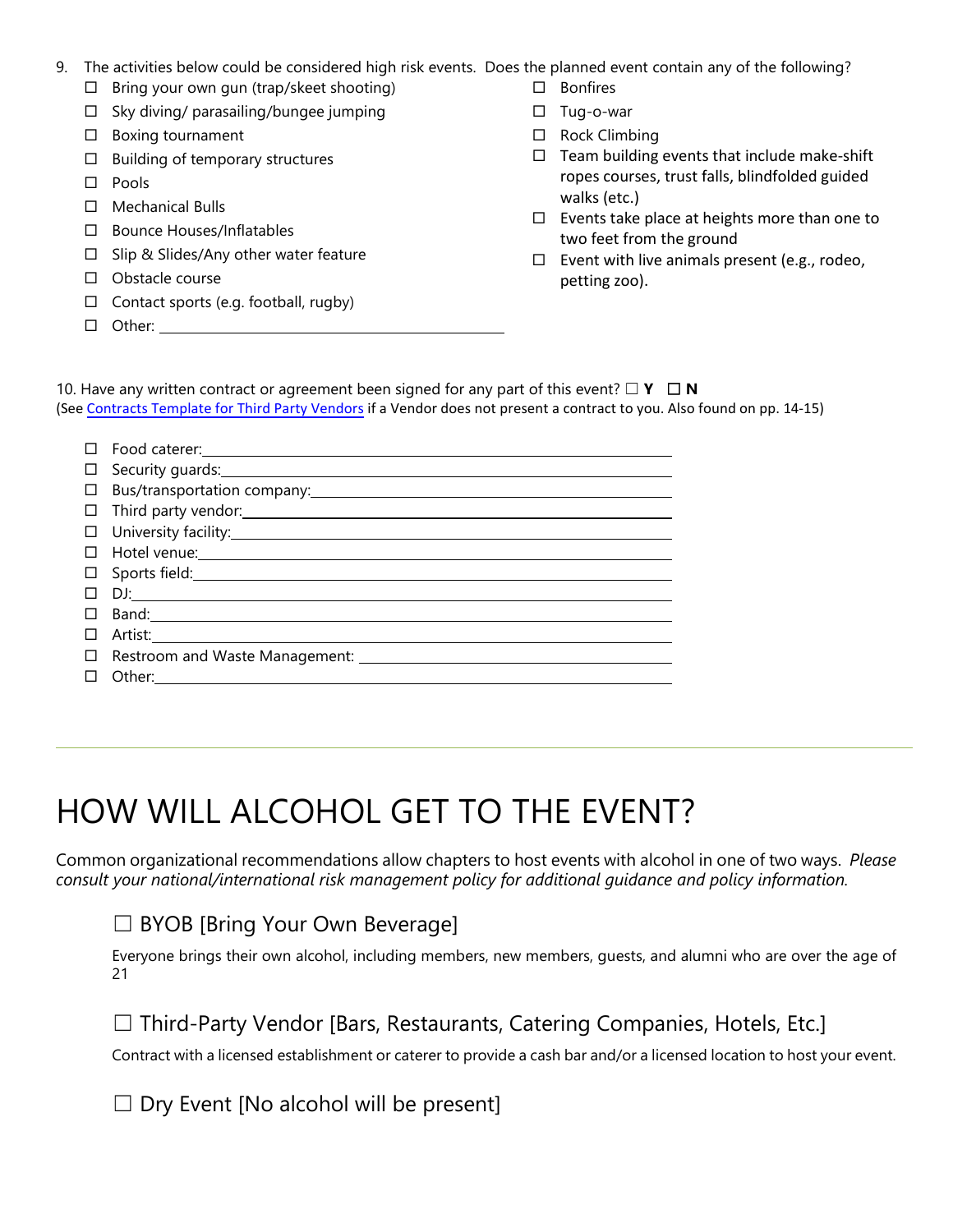# MAKING BYOB EVENTS WORK

[See [BYOB Checklist](https://www.holmesmurphy.com/fraternal/wp-content/uploads/sites/2/2020/12/BYOB-Checklist-2020.pdf)]

1 // Are there any university or Fraternity/Sorority policies that deal with BYOB events on campus? ☐**Y** ☐ **N**

Are there any university or Fraternity/Sorority policies that deal with BYOB events off campus? ☐**Y** ☐ **N**

If so, what do those policies say? *[Do they require a specific check-in procedure? Do they limit the number of drinks a guest can bring?]*

- 2 // All members and guests should be "carded" at the door to verify their age. Who is checking members' and guests' IDs at the door?
	- $\Box$  Chapter members
	- ☐ New members [*NOT recommended unless chapter members are also participating*]
	- $\Box$  The campus police provide someone to check IDs
	- $\Box$  The chapter has hired a security company [see [Security Vendor Checklist\]](http://www.holmesmurphy.com/fraternal/wp-content/uploads/sites/2/2017/08/Security-Vendor-Checklist.pdf)
- 3 // How are you marking the guests, members, and new members who are of the legal drinking age [i.e. 21 and over]?
	- $\Box$  Wristbands that have been dated and marked for that event
	- $\Box$  Specific hand stamp that is unique to the event
	- $\Box$  Other [Describe]:
- 4 // How many drinks will you allow each person of legal drinking age to bring to the social event? *Common organizational recommendations state no hard liquor and a reasonable limit on the amount and types of alcohol (i.e. 6-pack of beer, 1 bottle of 750 ml wine, four pack of wine coolers/ciders/malt beverages, etc.)*

| Beer: #           |  |
|-------------------|--|
| Wine Coolers: #   |  |
| Ciders: #         |  |
| Wine: #           |  |
| Malt Beverages: # |  |
| Other: #          |  |
|                   |  |

5 // How will you manage the service distribution center?

Where will the service distribution center be located? *Common organizational recommendations suggest you establish one centralized location [not a member's room] for checking in and distributing alcohol.*

How many sober members will be assigned to work the service distribution center? \_\_\_\_\_\_

Which best describes the sober monitors? Check all that apply:

□ Chapter members

☐ New members

*If you utilize new members, it is recommended it is in conjunction with members.*

 $\Box$  The university provides someone to distribute alcohol

 $\Box$  The chapter has hired a vendor to distribute alcohol

How many drinks will a member or quest be permitted to take at a time?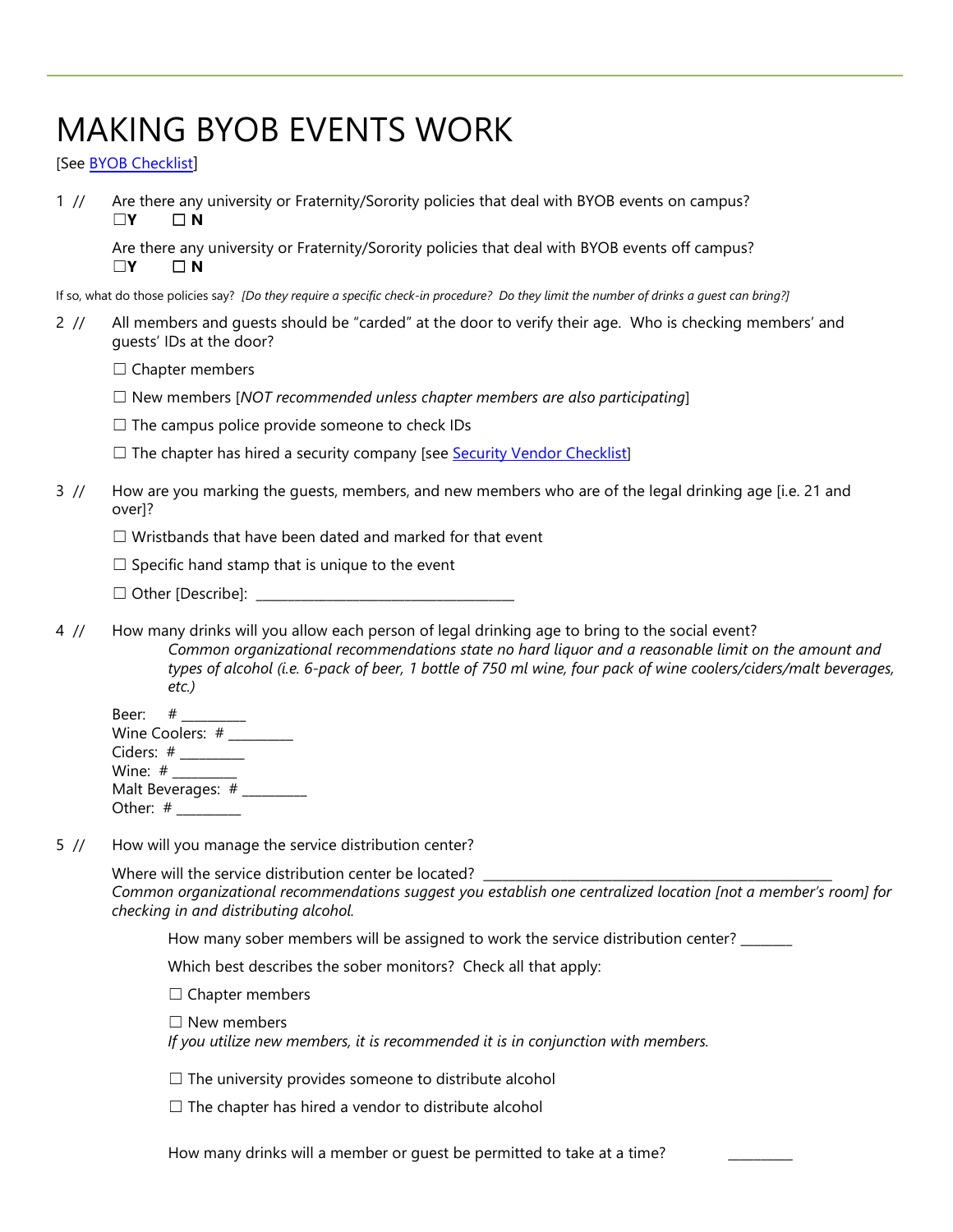- 6 // How will members and quests check in and collect their alcohol?
	- ☐ Ticket System
		- Each member/guest is given one ticket per drink s/he checks in at the party.
		- The tickets are personalized with the type of drink the guest brings [e.g. Miller Lite, Smirnoff Ice, etc.]. The name of the attendee is written on the tickets.
		- The member/guest's drinks are delivered to the service distribution center by a member who is working the social event.
		- The member/guest redeems tickets [one at a time] for his/her drinks at the bar.
	- ☐ Punch Card System
		- Each member/guest is given one punch card that has marks for each drink s/he checks in at the party. The punch card is personalized with the type of drink the guest brings [e.g. Miller Lite, Smirnoff Ice, etc.]. The name of the member/guest is written on the punch card.
		- The member/guest's drinks are delivered to the service distribution center by a member who is working the social event.
		- The member/guest's ticket is punched or marked at the bar each time s/he claims one of the drinks s/he brought.

☐ Other [Describe}:

- 7 // How will you monitor that members, new members, and guests are only drinking the alcohol they brought and checked in at the social event? \_\_\_\_\_\_\_\_\_\_\_\_\_\_\_\_\_\_\_\_\_\_\_\_\_\_\_\_\_\_\_\_\_\_\_\_\_\_\_\_\_\_\_\_\_\_\_\_\_\_\_\_\_\_\_\_\_\_\_\_\_\_\_\_\_\_\_\_\_\_\_\_\_\_\_\_\_\_\_\_\_
- 8 // Will leftover alcohol be discarded or made available for pick up the next day by those who brought it to the event?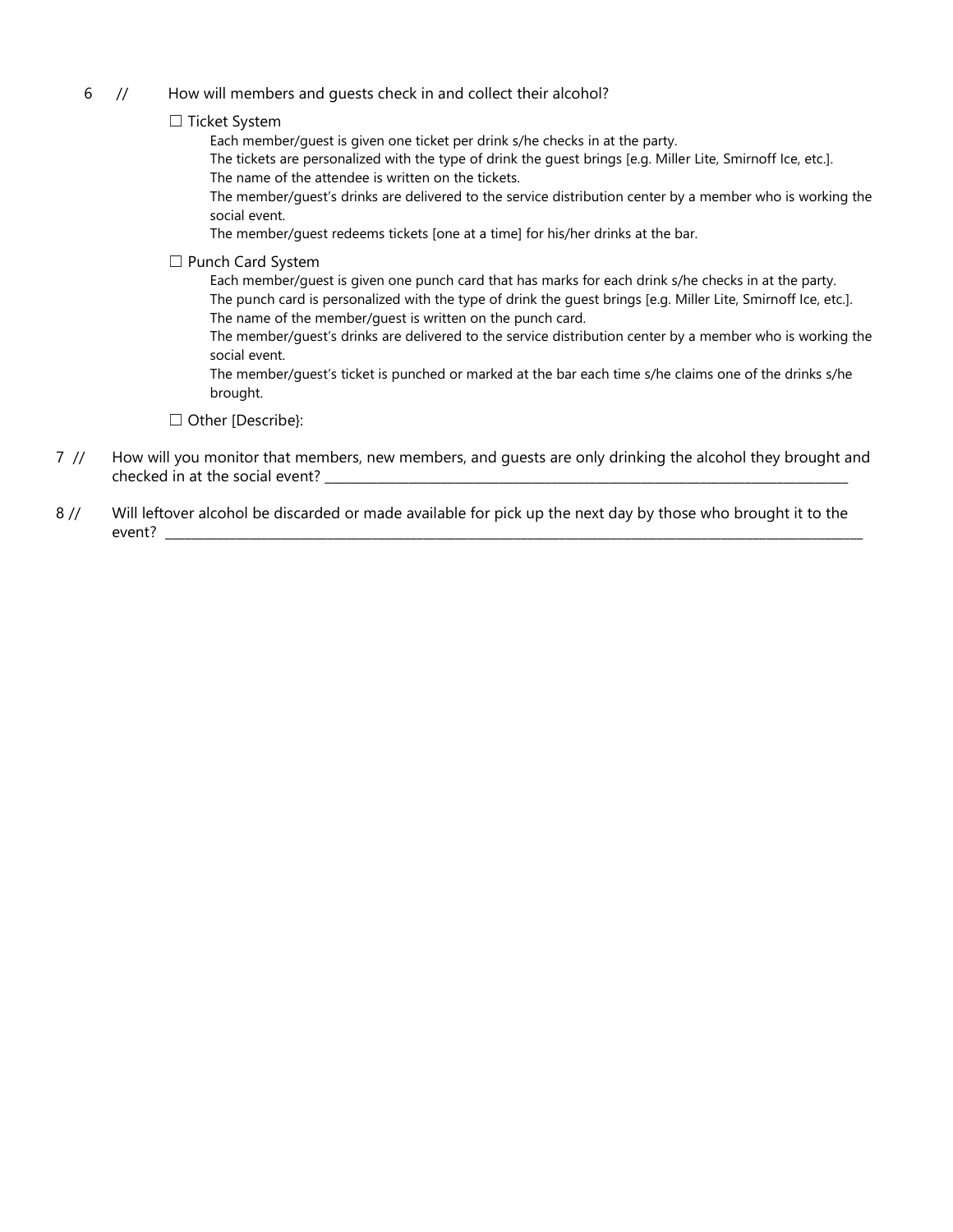# PLANNING A THIRD-PARTY VENDOR EVENT

## What is a Third-Party Vendor?

Examples of Third Party Vendors include bars, restaurants, catering companies, hotels, etc. *Third Party Vendors are NOT individuals who work as bartenders.* 

## Planning the Event

1 // Are there any university or Fraternity/Sorority policies that deal with Third Party Vendor events on campus? ☐ **Y** ☐ **N** 

Are there any university or Fraternity/Sorority policies that deal with Third Party Vendor events off campus? □ Y □ **N** 

*If so, what do those policies say? [Do they require a particular amount of insurance? Do they limit the type of alcohol that can be purchased?]*

2 // Have you reviewed your chapter's contract with the Third Party Vendor? *It is recommended that you reach out to your headquarters for contract questions and review.* 

The contract should be signed and dated by both the person authorized by your respective organization (i.e. chapter president, advisor, etc.) and the vendor. In doing so, both parties understand that only through compliance with these stipulations will the chapter be in compliance with Inter/national fraternity requirements.

(see [Contracts Template for Third Party Vendors](https://www.holmesmurphy.com/fraternal/wp-content/uploads/sites/2/2019/06/CONTRACT-TEMPLATE-FOR-HIRING-THIRD-PARTY-VENDORS_branded.pdf) if a Vendor does not present a contract to you. Also found on pp. 14-15)

- 3 // All members and guests should be "carded" at the door [and again at the time of purchase] to verify their age. Who is handling this at the door?
	- ☐ The Third-Party Vendor *[Recommended]*
	- ☐ The chapter has hired a security company [see [Security Vendor Checklist](http://www.holmesmurphy.com/fraternal/wp-content/uploads/sites/2/2017/08/Security-Vendor-Checklist.pdf)*]*
	- ☐ Chapter members
	- ☐ New members [*NOT recommended unless chapter members are also participating*]
- 4 // How are you marking the guests, members, and new members who are of the legal drinking age [i.e. 21 and over]?
	- ☐ Wristbands that have been dated and marked for that event
	- $\square$  Specific hand stamp that is unique to the event
	- □ Other *[Describe]*: <u>\_\_\_\_\_\_\_\_\_\_</u>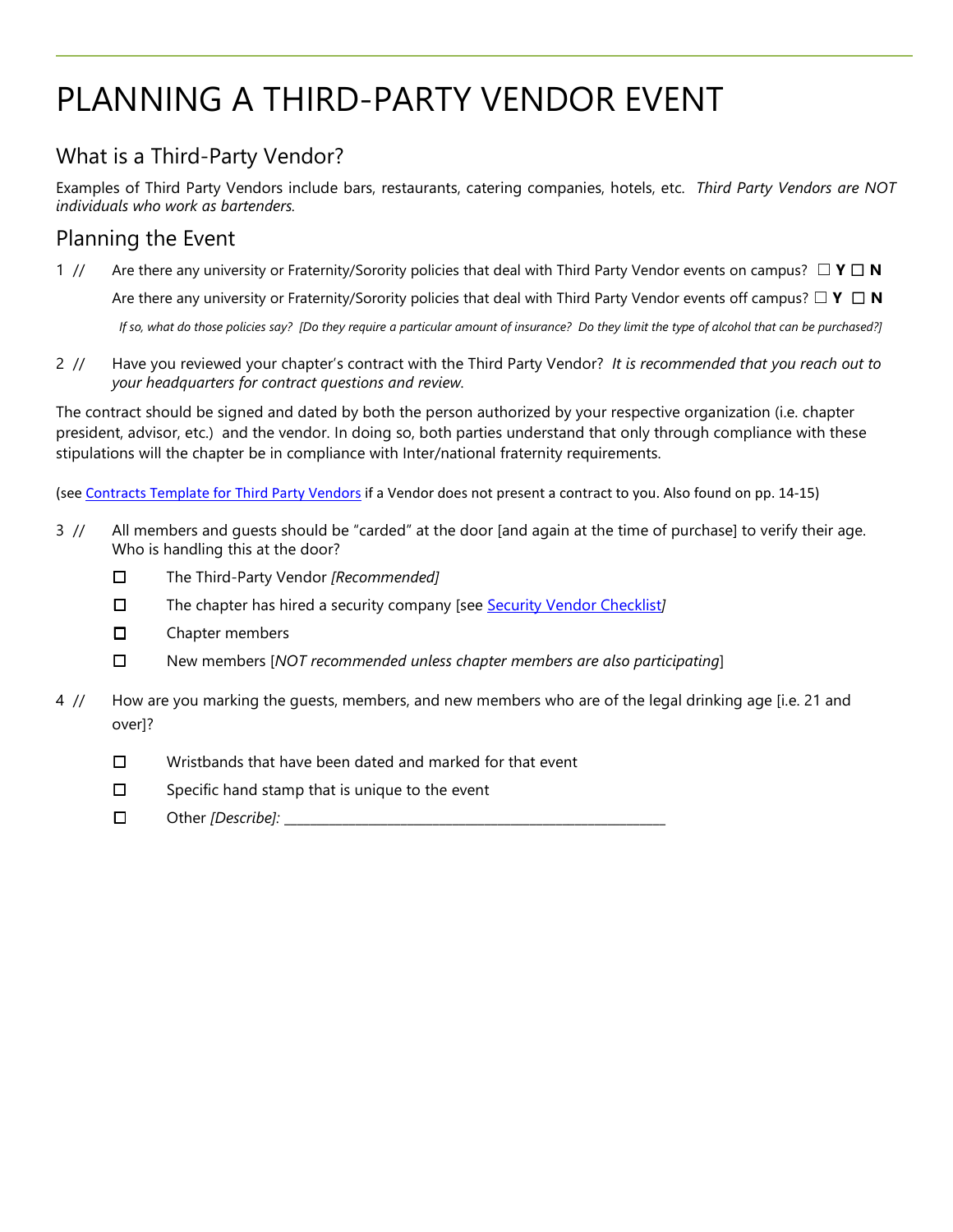## BUILDING A GUEST LIST

1 // Are there any university or Fraternity/Sorority policies that limit the number of guests per member for chapter events? ☐ **Y** ☐ **N**

If so, what do those policies say?

2 // Do the math. Suggested organizational guidelines are **two to three guests** per member/new member at events.

| How many members and<br>new members do you plan | How many quests per member<br>/new member will you allow at the | This is the total number of quests<br>you can invite to your social event.                                      |
|-------------------------------------------------|-----------------------------------------------------------------|-----------------------------------------------------------------------------------------------------------------|
| to have at the event?                           | event?                                                          | The total number of attendees<br>[members and guests] should<br>not exceed fire code capacity<br>for the venue. |
|                                                 |                                                                 |                                                                                                                 |

3 // Figure out how members will add names to the guest list. [se[e Building A](https://www.holmesmurphy.com/fraternal/wp-content/uploads/sites/2/2021/01/HMABuilding-a-Guest-List.pdf) Guest List]

☐ Spreadsheet or Sign-Up List

Create a spreadsheet and allow members to add guests' names.

Bring the list to a chapter meeting, post it online, or hang it on a bulletin board in the chapter facility. Each member and new members' name should be on the list next to a blank space for each guest they're allowed to invite [e.g. two guests per member/new member].

#### ☐ Numbered Invitations

Distribute numbered invitations to each member/new member to give to his guests.

These invitations should be printed professionally or created in a way so they can't be easily copied. Tickets cannot be sold or bartered.

Keep a list with each member/new member's name on it and the numbers of the invitations they were given. During the event, keep a sign-in sheet at the door and write the guest's name next to the invitation number as s/he turns in the invitation.

#### ☐ Closed Facebook Event

Create a closed [non-recurring] event with a specific start and end time.

Do NOT allow friends to extend the guest list.

Set the Privacy to "Invite Only."

A designated officer [e.g. Risk Management Chairman] should be set as the Host and administrator for the event.

Each member/new member should submit the names of guests to the Host for invitation to the event OR the Host should designate a specific period of time during which members will be given access to add guests to the event.

- $\Box$  Other [Describe]:
- 4 // How many hours in advance will the quest list be closed? *Suggested organizational guidelines recommend the guest list be closed at least 24 hours prior to the event.*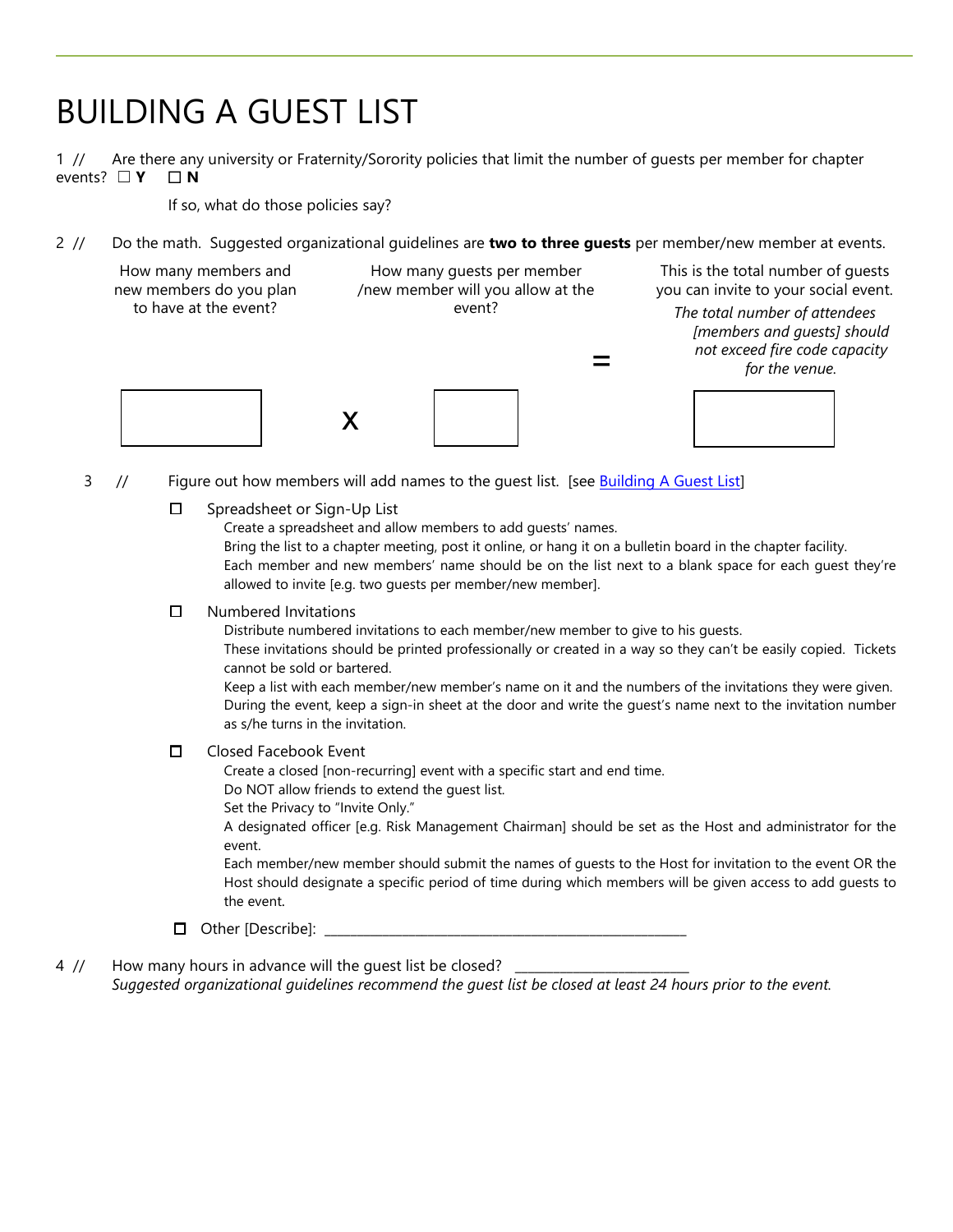## MANAGING THE EVENT

### Theme

1 // Does the event have a theme? □ **Y** □ N

If yes, what is the theme?

Event themes should NOT be disrespectful or degrading to any person or population. When selecting a theme, ensure it:

- ☐ Does NOT rely on the stereotypes of certain groups.
- ☐ Does NOT encourage offensive dress or costumes.
- ☐ Does NOT stereotype men or women.
- ☐ Is NOT sexist. If you're unsure, try interchanging the word/theme with a racial word/theme.
- ☐ Is NOT centered on making fun of a particular group of people, culture, or organization.
- $\Box$  Does NOT lend itself to members, new members, or quests taking the theme to a place that is disrespectful or degrading.

## Event Monitors [see [Event Monitor Resource\]](http://www.holmesmurphy.com/fraternal/wp-content/uploads/sites/2/2019/10/HMA_EVENT_MONITOR2019.pdf)

| $1$ //         | Who will your officer in charge be for the event?                                                                                                                                                                                                                                                                                                                                |  |  |
|----------------|----------------------------------------------------------------------------------------------------------------------------------------------------------------------------------------------------------------------------------------------------------------------------------------------------------------------------------------------------------------------------------|--|--|
| 2 / 1          | How many event monitors will you have at the event?<br>Suggested organizational guidelines are one event monitor for every 15 attendees.                                                                                                                                                                                                                                         |  |  |
| $3$ //         | What is the system/process for selecting event monitors?<br>Suggested organizational guidelines utilize a fair ratio of brothers/new members and not using new members only.                                                                                                                                                                                                     |  |  |
| $4$ //         | List the names / phone numbers for the assigned event monitors.                                                                                                                                                                                                                                                                                                                  |  |  |
| $5$ //         | How will you identify event monitors during the event so a member/quest could easily recognize them?                                                                                                                                                                                                                                                                             |  |  |
| $6$ //         | What are the responsibilities of the event monitors during the event?<br>Check members' and guests' IDs at the door to verify their age<br>п<br>Manage the guest list at the door<br>□<br>Mark the guests, members, and new members who are of the legal drinking age [i.e. 21 and over]<br>□<br>Monitor members' and guests' policy compliance<br>□<br>Other [Describe]: _<br>□ |  |  |
| 7/             | Are you hiring security for the event? If so, what are their responsibilities?                                                                                                                                                                                                                                                                                                   |  |  |
| 8/             | Is the venue providing security for the event? If so, what are their responsibilities?                                                                                                                                                                                                                                                                                           |  |  |
|                | Transportation                                                                                                                                                                                                                                                                                                                                                                   |  |  |
| $1 / \sqrt{2}$ | Will you provide transportation to and from the event? $\Box$ Y<br>$\Box$ N                                                                                                                                                                                                                                                                                                      |  |  |

If so, how?

- ☐ Licensed transportation vendor *[e.g. charter bus]*
- □ Campus safe ride program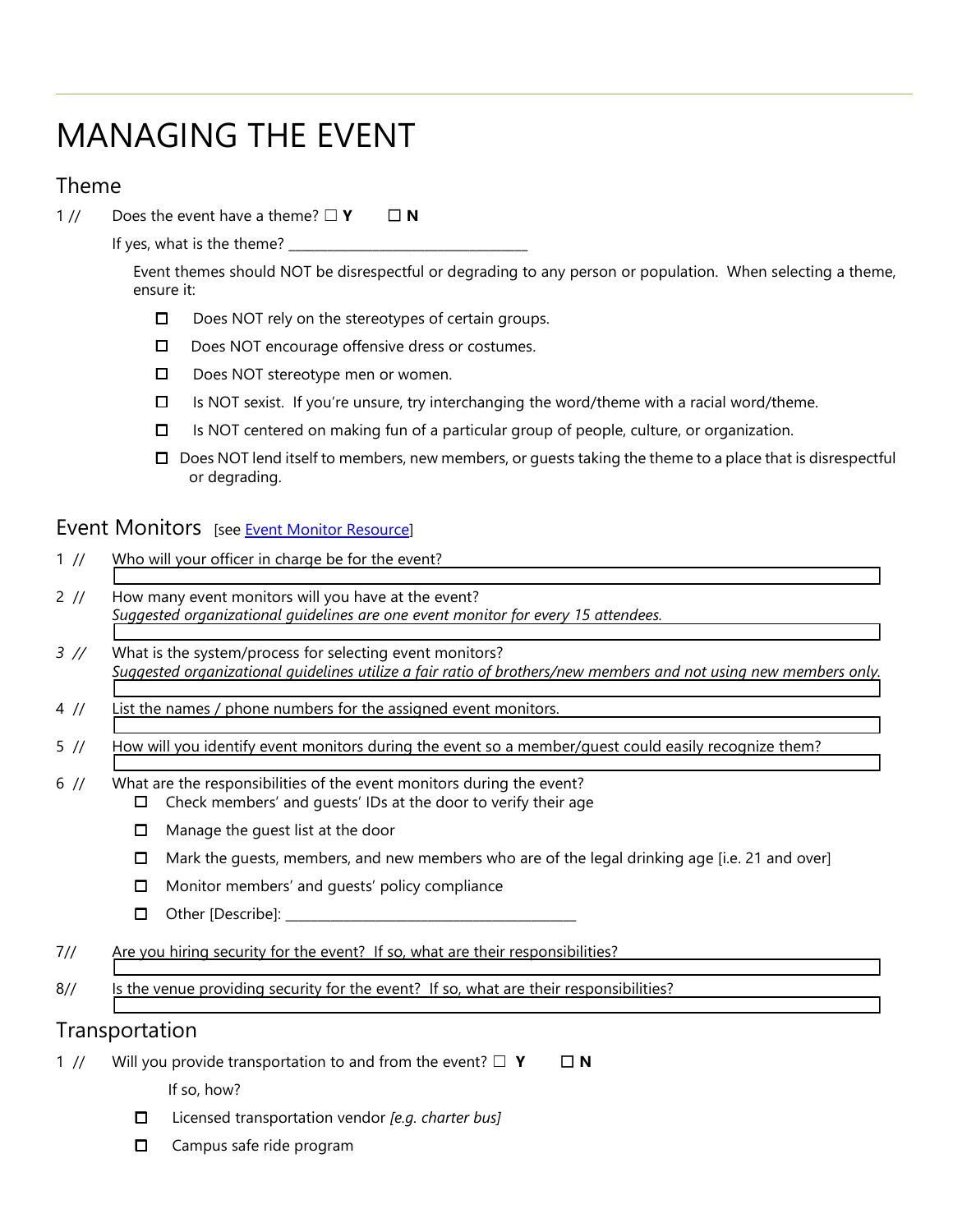- ☐ Pre-paid cab service
- ☐ Designated driver program *[consult the risk management policy of your organization prior to selecting this option //* see [\[Designated Driver Guidelines\]](https://www.holmesmurphy.com/fraternal/wp-content/uploads/sites/2/2020/12/DesignatedDriverPrograms2020.pdf)
- ☐ Other [Describe]: \_\_\_\_\_\_\_\_\_\_\_\_\_\_\_\_\_\_\_\_\_\_\_\_\_\_\_\_\_\_\_\_\_\_\_\_\_\_\_\_\_\_\_\_\_\_

2 // What is the process/plan to ensure members/guests utilize the method of transportation both to and from the event? \_\_\_\_\_\_\_\_\_\_\_\_\_\_\_\_\_\_\_\_\_\_\_\_\_\_\_\_\_\_\_\_\_\_\_\_\_\_\_\_\_\_\_\_\_\_\_\_\_\_\_\_\_\_\_\_\_\_\_\_\_\_\_\_\_\_\_\_\_\_\_\_\_\_\_\_\_\_\_\_\_\_\_\_\_\_\_\_\_\_\_\_\_\_\_\_\_\_\_\_\_\_\_\_\_\_\_\_\_\_\_\_\_\_\_\_\_\_\_\_\_\_\_\_\_\_\_\_\_

|                                              | Construction/Decorations                                                                                                                                                                                                                                                                                                                                                                                                                                                                                                                                                               |
|----------------------------------------------|----------------------------------------------------------------------------------------------------------------------------------------------------------------------------------------------------------------------------------------------------------------------------------------------------------------------------------------------------------------------------------------------------------------------------------------------------------------------------------------------------------------------------------------------------------------------------------------|
| 1/                                           | Will there be any special construction/decorations for this event? $\Box$ Y<br>$\Box$ N                                                                                                                                                                                                                                                                                                                                                                                                                                                                                                |
|                                              | Persons and/or company performing construction and contact information:                                                                                                                                                                                                                                                                                                                                                                                                                                                                                                                |
|                                              |                                                                                                                                                                                                                                                                                                                                                                                                                                                                                                                                                                                        |
|                                              | <b>Prevention Questions</b>                                                                                                                                                                                                                                                                                                                                                                                                                                                                                                                                                            |
| $1$ //                                       | How many entrances will there be to the party? _________________________________<br>It is safest to only have ONE entrance to the event.                                                                                                                                                                                                                                                                                                                                                                                                                                               |
| 2/1                                          | Is this event is planned to exceed five hours in duration? $\Box$ Y<br>$\Box$ N<br>Please explain why this event will exceed five hours. ___________________________                                                                                                                                                                                                                                                                                                                                                                                                                   |
| 3/1                                          | Will ample food, other than snacks and non-alcoholic beverages be available? $\Box$ Y<br>$\Box$ N                                                                                                                                                                                                                                                                                                                                                                                                                                                                                      |
| $4$ //<br>5/<br>6/<br>$7$ //<br>8/<br>$9$ // | Are glass bottles prohibited from the event? $\square$ Y<br>$\Box$ N<br>Will this event involve any physical activity? $\square$ Y<br>$\Box$ N<br>Will doors to residential living be locked / secured during the event? $\Box$ Y<br>$\Box$ N<br>Will you stop the service of alcohol at least one hour before the event ends? $\Box Y$<br>$\Box$ N<br>Will you select music that is NOT disrespectful or degrading to a particular group of people or culture? $\Box$ Y $\Box$ N<br>Will you ensure no illegal drugs and controlled substances are at the event? $\Box$ Y<br>$\Box$ N |
| 10 //<br>11 //<br>12 //                      | Will you ensure there are no tables or paraphernalia within the event that are used for drinking games? $\Box$ Y $\Box$ N<br>Will you ensure the event does NOT involve strippers, exotic dancers, or similar, whether professional or amateur.<br>$\Box$ N<br>Please describe any specific prevention plans for the above areas. _________________________________                                                                                                                                                                                                                    |
|                                              | Crisis Management Plan                                                                                                                                                                                                                                                                                                                                                                                                                                                                                                                                                                 |
| 1/                                           | Do you have a crisis management plan in place for the event? $\Box$ Y<br>$\Box$ N<br>[see Crisis Management Plan]<br>If yes, please describe:                                                                                                                                                                                                                                                                                                                                                                                                                                          |
| 2/1                                          | Will emergency services be readily available at the event? $\Box$ Y<br>$\Box$ N                                                                                                                                                                                                                                                                                                                                                                                                                                                                                                        |
| 3/1/                                         | Who is the officer in charge to contact emergency services?                                                                                                                                                                                                                                                                                                                                                                                                                                                                                                                            |
|                                              |                                                                                                                                                                                                                                                                                                                                                                                                                                                                                                                                                                                        |
|                                              | Email: 2008 2010 2021 2022 2023 2024 2022 2022 2023 2024 2022 2023 2024 2022 2023 2024 2022 2023 2024 2022 20                                                                                                                                                                                                                                                                                                                                                                                                                                                                          |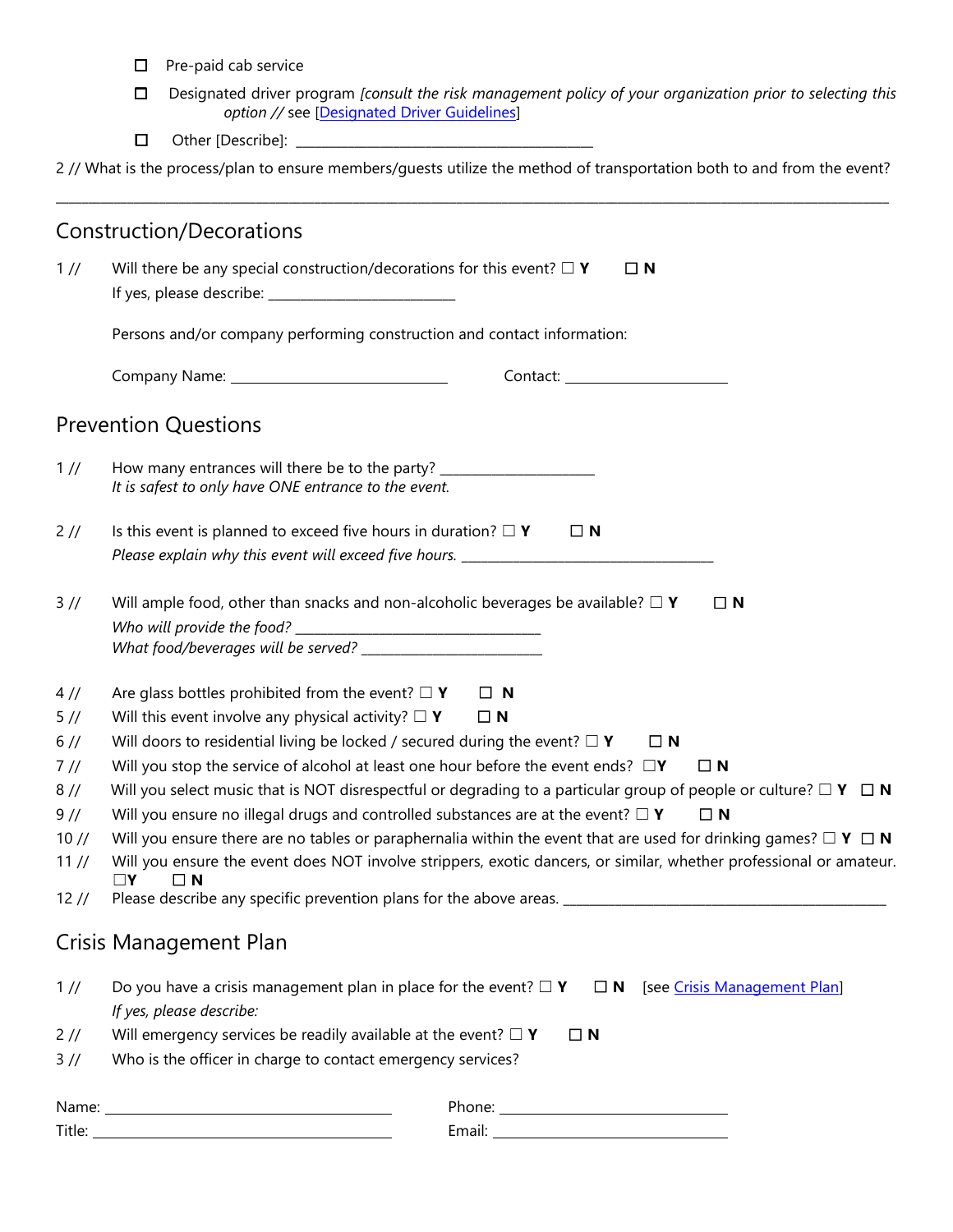4 // If the need for assistance arises, who will be responsible for contacting:

- ☐ Emergency personnel
- ☐ Chapter President
- □ Chapter Advisor
- ☐ House Corporation President
- ☐ Fraternity Headquarters
- ☐ University Officials

| Name.  | Dhanai<br>⋯ |
|--------|-------------|
| Title: | -…<br>.     |

*Educational credit goes to FIPG, Pi Kappa Phi Fraternity and the North-American Interfraternity Conference for portions of this resource.* 

*No portion of this resource should be used for commercial purposes.*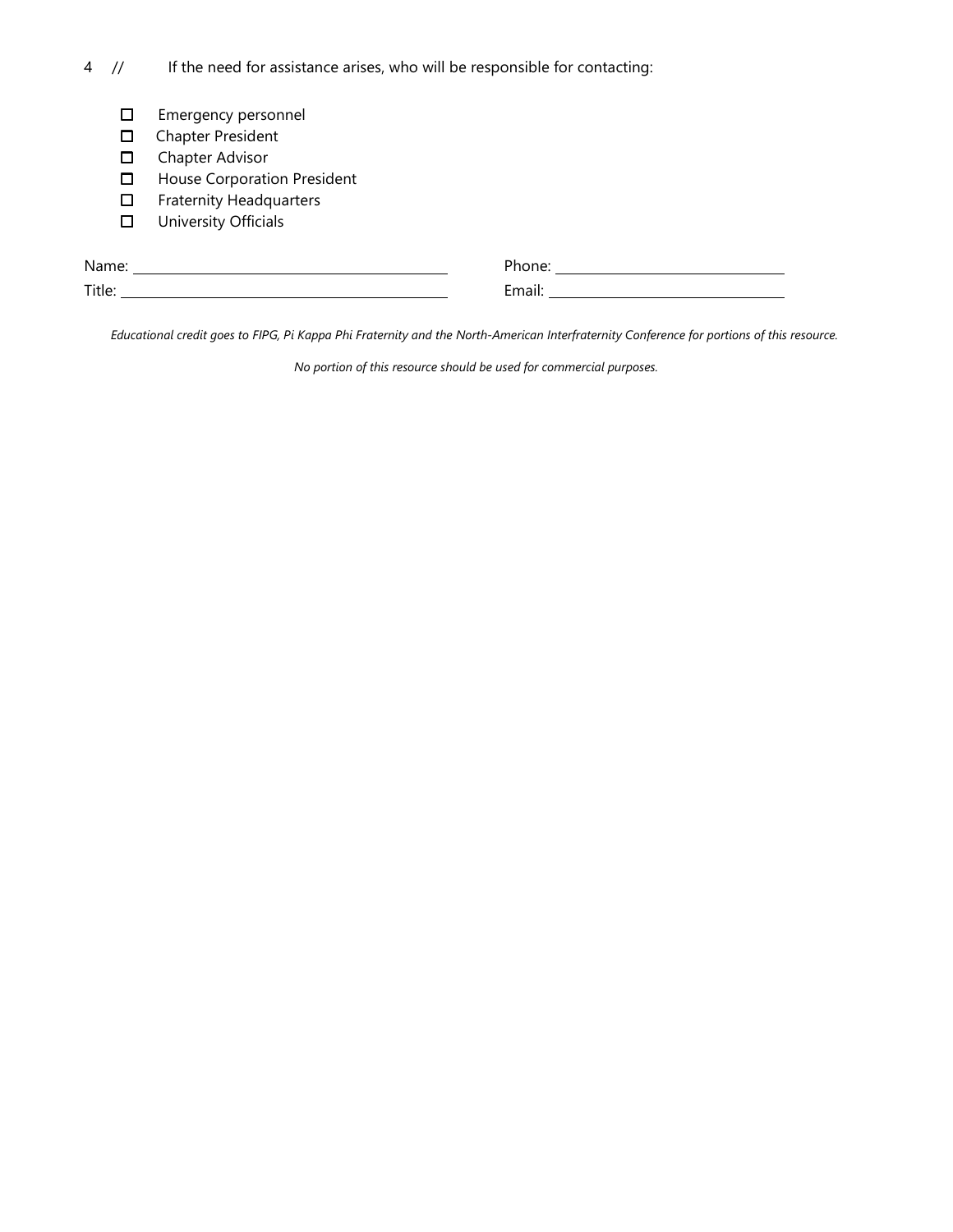## CONTRACT TEMPLATE FOR HIRING THIRD-PARTY VENDORS

*You may request the Third-Party Vendor include your organization as an Additional Insured on their policy*

The contract template is intended to be used in the absence of the Vendor or Venue presenting a contract to the chapter and requesting it be executed. The template includes the fundamental things a chapter should request of a Third-Party Vendor when retaining the Vendor to provide services for a chapter function held at the chapter facility.

### ADDITIONAL INSURED

Please note that if the chapter is hosting a function at a Venue, it is possible and reasonable for the Venue to request proof of General Liability insurance from the chapter as well as request that the chapter include the Venue as an Additional Insured on the policy, which is documented by providing the Venue a Certificate of Insurance.

The difference between a Certificate of Insurance (COI) and an Additional Insured:

- A Venue requesting to be listed as a certificate holder on the COI is merely being provided proof that there is insurance in force. They have no legal rights under the contract of insurance.
- Listing the party as an additional insured on the COI makes them an "Insured" under the policy creating legal rights under the contract.

To request a COI or Additional Insured, submit the following 30 days in advance of the event:

- Complete copy of written document making the request
- Complete contact information for party making the request
- Event details for the event

We encourage you to reach out to your Inter/National organization for a contract review and recommend that all chapters follow the Intern/National Organizations' event approval/review protocols that are in place. We further recommend that any chapter requesting exceptions deviating from the Vendor/Venue requirements outlined within the attached contract template, such as failure to obtain Additional Insured status from a Vendor/Venue, be fully vetted and reviewed by the Inter/National Organization.